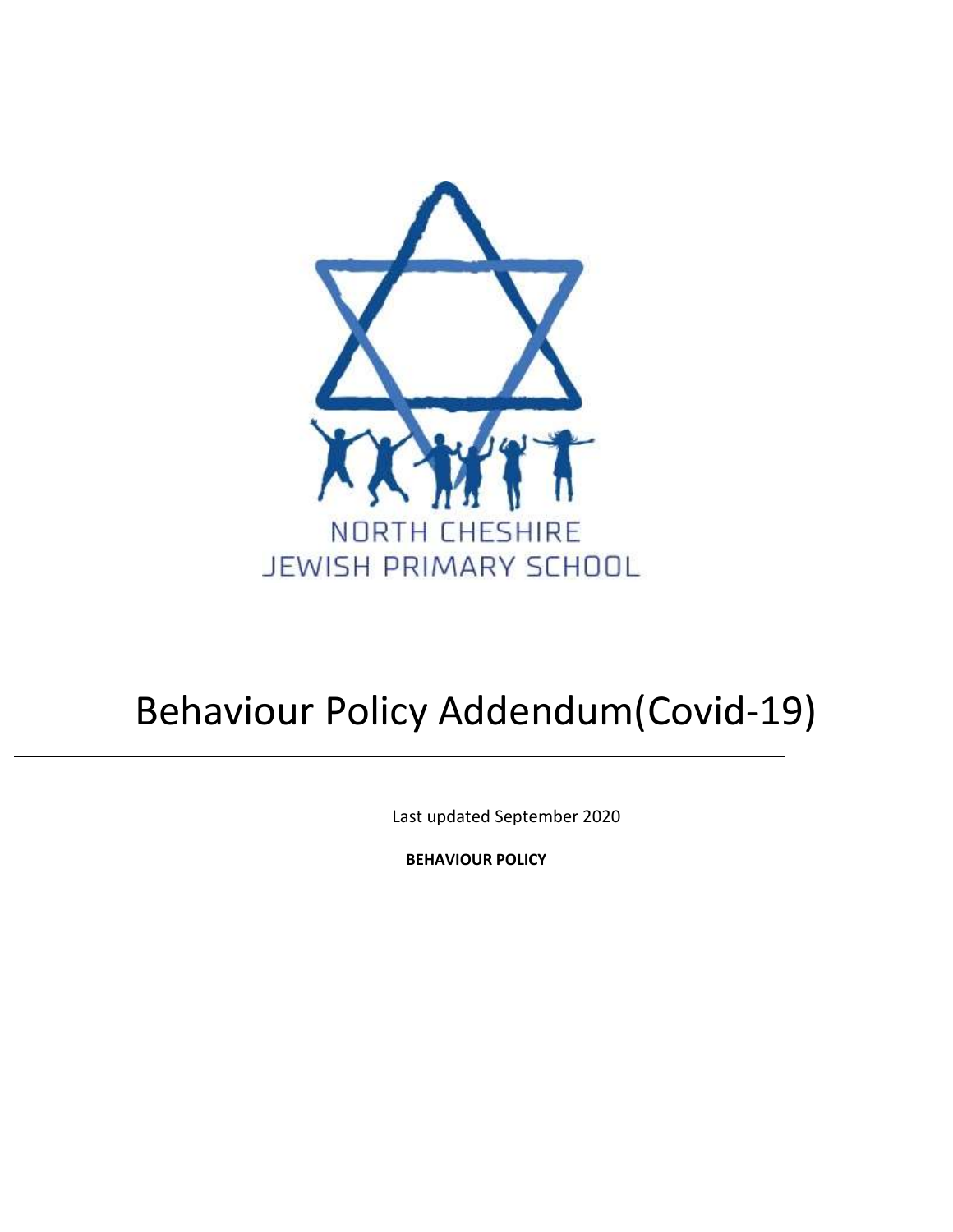### **Statement of intent**

The school aims to act in accordance with the Behaviour Policy as much as possible; however, we understand the necessity for additional rules and considerations during the coronavirus (COVID-19) pandemic. This addendum sets out what additional actions the school will take during this time.

The information in this addendum is under constant review and kept updated to reflect any changes to national or local guidance.

## **1. Enforcing new rules**

- 1.1. The school ensures that infection control and social distancing rules are communicated effectively to all pupils.
- 1.2. Staff are informed about the measures in place so they can enforce these rules at all times.
- 1.3. The school informs parents of any changes to provision outlined in this policy.
- 1.4. The school expects pupils to uphold these rules at all times, including on school transport, where practicable.
- 1.5. Staff are informed of sanctions and rewards in place to aid enforcement of these rules in line with this policy.
- 1.6. Where required, staff explicitly teach and supervise health and hygiene arrangements, e.g. handwashing, tissue disposal and toilet flushing.
- 1.7. The school expects pupils in wrap-around care, (Kidzone), to adhere to the school's social distancing and infection control rules.

## **2. Attendance**

- 2.1. Attendance is mandatory for all pupils from September 2020.
- 2.2. The attendance register is taken as usual, in line with the Attendance Policy.
- 2.3. Pupils should not attend school if they are following public health or clinical advice to stay at home, and pupils and their parents are not be penalised for these absences.
- 2.4. If a pupil needs to stay at home due to following public health or clinical advice, the reason for their absence is reviewed on a weekly basis by the School Business Manager and Headteaher.
- 2.5. If a pupil cannot attend school for any reason, their parent must get in touch with the school office. If the school is not contacted regarding an absence, the pupil's parent will be contacted on the first day of the absence.
- 2.6. Non-attendance is managed in line with the Attendance Policy, which includes specific provisions that will be followed during the coronavirus pandemic.
- 2.7. Attendance is monitored, and specific interventions put in place to reengage non-attending pupils.

## **3. Arrival and departure**

- 3.1. The school expects pupils to follow all arrival and departure arrangements to the best of their ability and to arrive at the correct time.
- 3.2. Pupils are expected to participate in any infection control and social distancing measures, e.g. hand washing, before entering and exiting the school.
- 3.3. The school expects pupils to move immediately to their learning area after washing their hands upon arrival.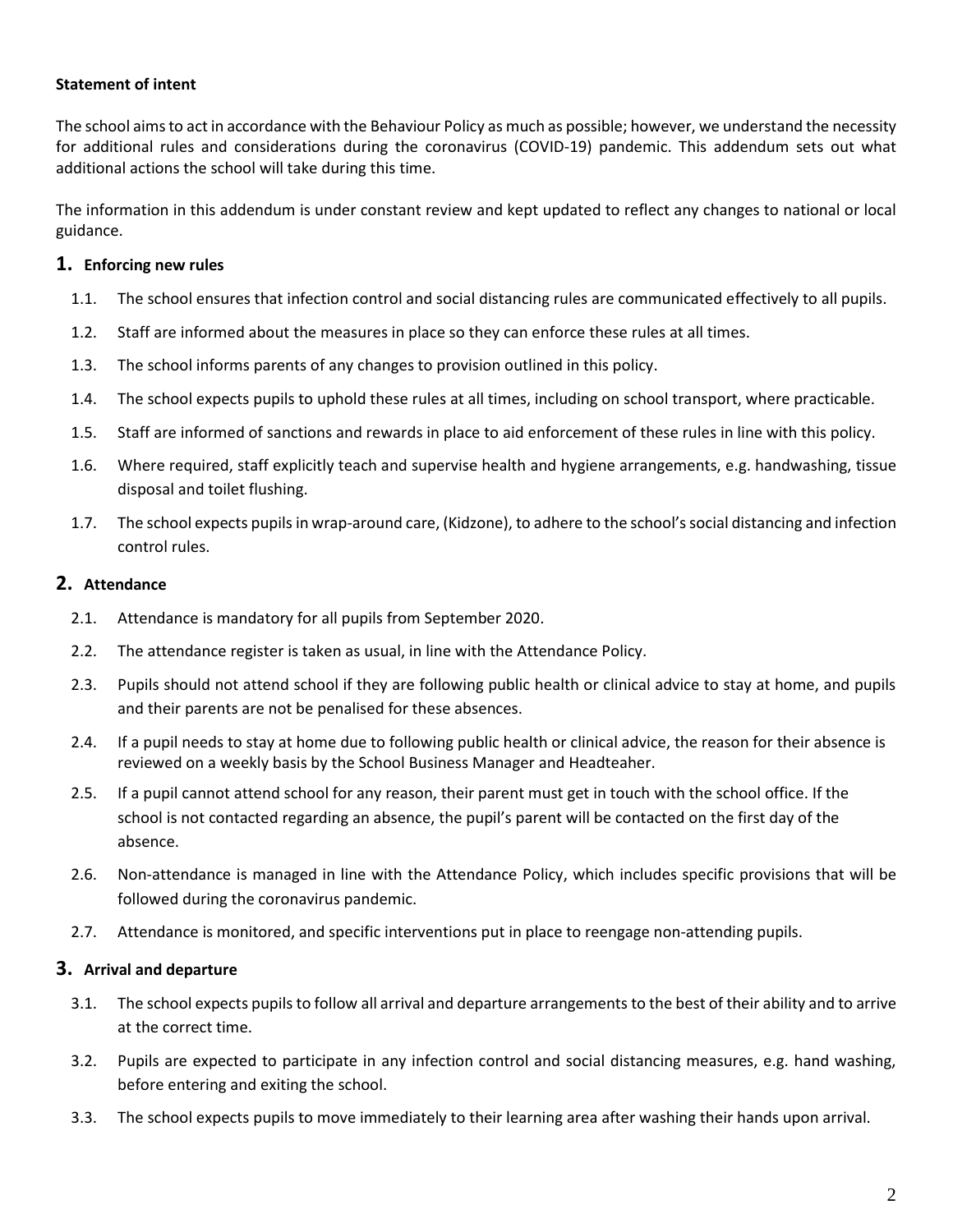3.4. Upon departure from school, the school expects pupils to move immediately from the school buildings and not to linger on the school premises without good cause, e.g. they are waiting to be picked up.

# **4. Hygiene and infection control**

- 4.1. The school's **Coronavirus (COVID-19): Risk Assessment for Full Opening in September** is conducted prior to full opening in September in order to enforce adequate and practical measures to protect the health and safety of both staff and pupils.
- 4.2. The school understands that younger children and those with complex needs may not understand why the infection control measures need to be in place and may struggle to follow them. These pupils are supported to adhere to the measures and their needs are taken into account with regards to discipline and giving rewards.
- 4.3. Pupils remain within their assigned 'bubbles' and avoid mixing with others as much as possible staff reinforce this behaviour through teaching, rewards and supervision.
- 4.4. Pupils are expected to wash their hands for at least 20 seconds with soap and water, and/or alcohol-based hand sanitiser:
	- Upon arrival at school.
	- Before and after consuming food.
	- After using the toilet.
	- After coughing or sneezing.
	- When they return from breaks.
	- When they change rooms.
- 4.5. Younger pupils and those with complex needs are helped to clean their hands properly and are supervised when using hand sanitiser.
- 4.6. Pupils are expected to maintain good hand and respiratory hygiene at all times while in school, to the best of their ability.
- 4.7. Pupils are expected to dispose of tissues using the litter bins provided.
- 4.8. Pupils are expected to use infection control provisions responsibly, e.g. using hand sanitiser as directed.
- 4.9. Pupils are discouraged from sharing equipment or toys, which pose a higher risk of infection, e.g. play dough.
- 4.10. The school prohibits pupils from spitting, biting, and purposefully coughing in another person's vicinity, or other behaviours that increase the risk of spreading infection, e.g. purposefully disposing of soiled tissues in an unsafe manner.
- 4.11. The school understands that some pupils with complex needs will struggle to maintain good respiratory hygiene, e.g. those who spit uncontrollably or use saliva as a sensory stimulant. Individual risk assessments are conducted for the pupils to ensure their safety and the safety of the staff who work with them.
- 4.12. Pupils whose behaviour is purposefully contrary to the infection control measures in place will be disciplined in line with the school's Behaviour Policy.
- 4.13. Pupils who are deemed unable to fully adhere to infection control rules, e.g. some pupils with SEND or younger children, are not disciplined for poor behaviour in this regard – positive behaviour is reinforced using praise and rewards.
- 4.14. Members of staff encourage pupils who are deemed unable to fully adhere to infection control rules to practice good infection control behaviours to the best of their ability, through teaching, praise and supervision.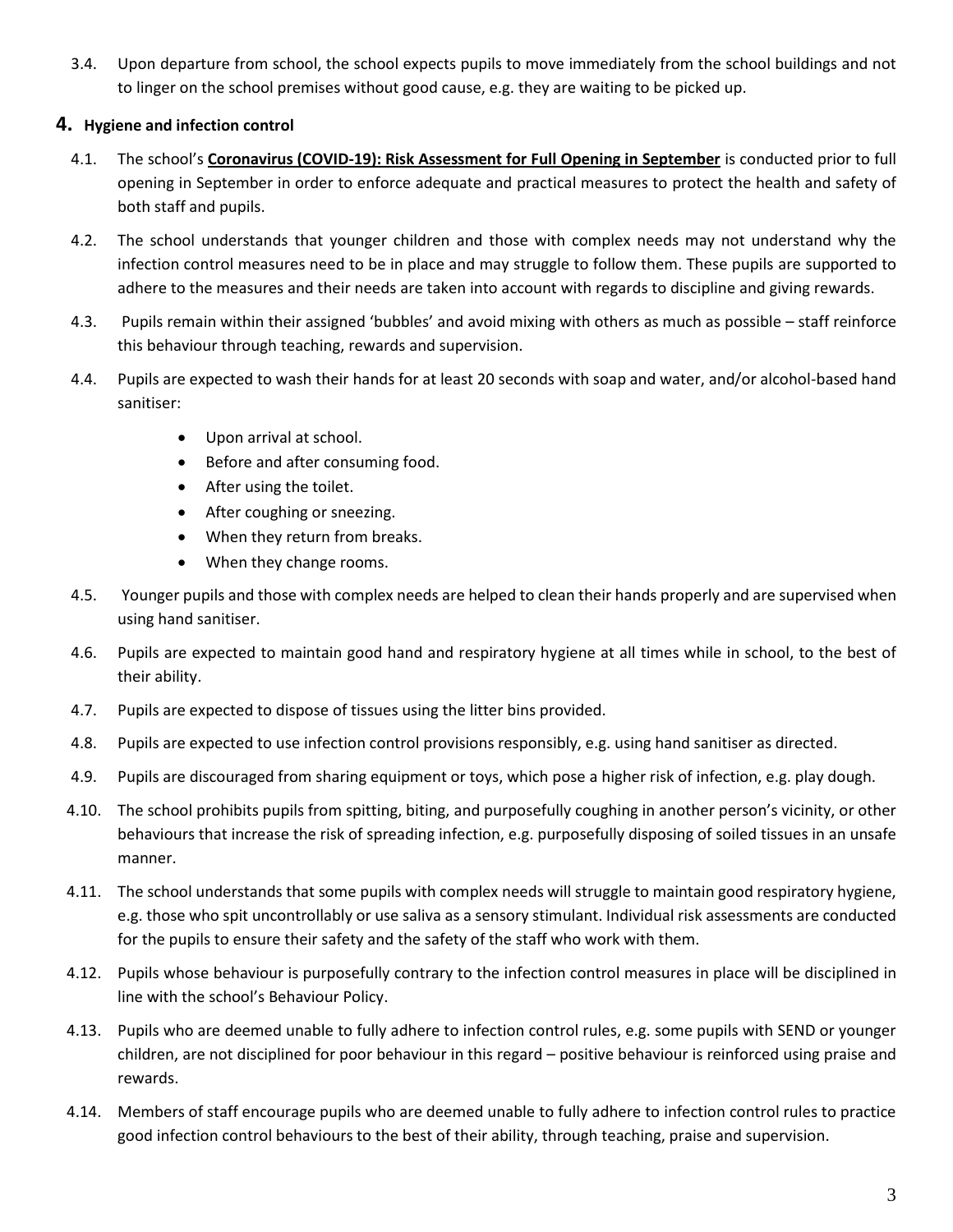- 4.15. Pupils are not expected to wear face coverings on the premises. If a pupil comes to school in a face covering, e.g. because they have had to travel on public transport to get to school, they are asked to remove the covering safely upon entering the premises. When removing a face covering, pupils must:
	- Not touch the front of their face covering during use or when removing them.
	- Wash their hands immediately on arrival to school.
	- For temporary face coverings, dispose of them in a covered bin.
	- For reusable face coverings, store them in a plastic bag.
	- Wash their hands after removing the face covering.

## **5. Social distancing**

### **General**

- 5.1. Pupils adhere to the social distancing measures put in place by the school.
- 5.2. Pupils are expected to:
	- Refrain from close contact with people who display symptoms of coronavirus.
	- Remain at least two metres apart from other people, where practicable.
	- Remain within their assigned bubbles.
- 5.3. Where is it not practicable for pupils to remain two metres apart from others, they are expected to maintain as much distance between themselves and others as possible and to ensure their time in close proximity to others is limited.
- 5.4. Pupils are placed into bubbles and they are not permitted to mix with other pupils outside this bubble, unless instructed to do so by their class teacher.
- 5.5. Pupils whose behaviour is purposefully contrary to the school's social distancing measures are disciplined in line with the school's Behaviour Policy.
- 5.6. Pupils who are deemed unable to fully adhere to social distancing measures, e.g. some pupils with SEND or younger pupils are not disciplined for poor behaviour in this regard – positive behaviour is reinforced using praise and rewards.
- 5.7. Members of staff encourage pupils who are deemed unable to fully adhere to social distancing measures to keep away from others, to the best of their ability, through teaching, praise and supervision.

#### **Lunchtime arrangements:**

- 5.8. The school expects pupils to respect the health and safety of the catering and midday staff and to follow all infection control and social distancing rules put in place while collecting and eating food.
- 5.9. Pupils are allocated specific time to use the lunch hall to help adhere to social distancing rules. Pupils do not enter dining area unless expressly told to do so by a member of staff.

#### **During sports and exercise activities**

- 5.10. The school expects pupils to follow all social distancing and infection control measures during sports and exercise activities, both indoors and outdoors.
- 5.11. Pupils are expected to remain at least two metres apart, or as far as is practicable, from others when changing for PE albeit children should come to school in their kit on those day to avoid the need to change.
- 5.12. Pupils, whose behaviour purposefully poses a greater risk of infection, are disciplined in line with the School's Behaviour Policy.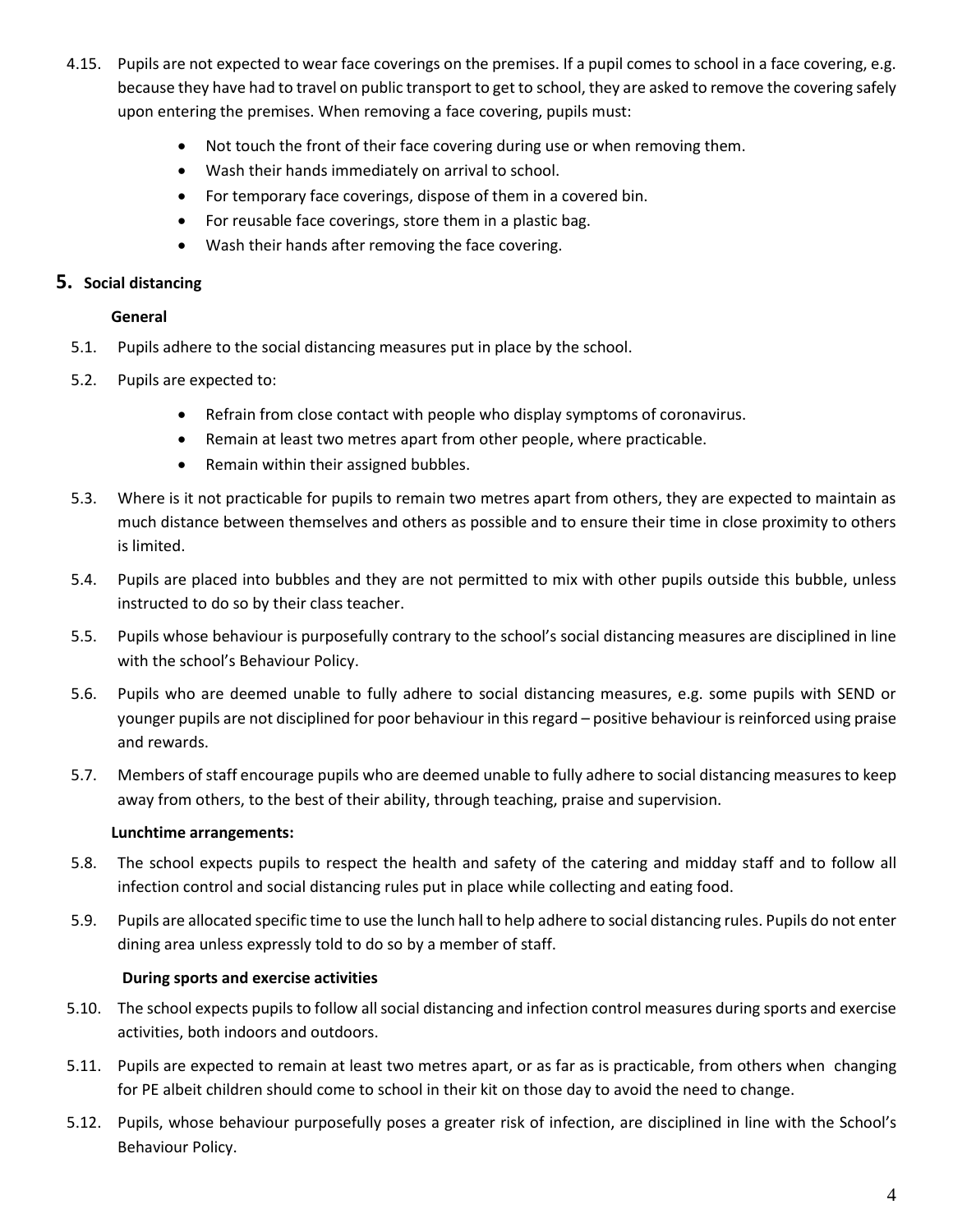#### **During collective worship**

5.13. Pupils are expected to follow all social distancing and infection control rules during assemblies and collective worship, albeit assemblies will be held in classrooms.

#### **5 Moving around the school**

- 5.14. The school expects all pupils to move around the school following the school's arrangements, e.g. staying to one side of the corridor.
- 5.15. The school prohibits pupils from lingering in walkways and other communal areas without good cause.
- 5.16. Pupils are expected to move directly from one destination to the next at the times allotted to them and in their assigned groups, e.g. moving from one class to another or using the school hall.
- 5.17. Pupils may leave the classroom to use the toilets or other sanitary facilities one at a time, with permission from a member of staff.
- 5.18. Pupils who purposefully and continuously linger in walkways and communal areas without good cause are disciplined in line with the School's Behaviour Policy.

## **6. Ill health and infection**

- 6.1. The school expects pupils to report to a member of staff as soon as possible if they are feeling unwell and showing symptoms of coronavirus, or believe a peer is showing symptoms of coronavirus.
- 6.2. Any bullying or harassment towards pupils who have had, currently have, or are suspected to have coronavirus is not tolerated – this behaviour is addressed in line with this policy and the Anti-Bullying Policy.
- 6.3. The school allocates suitable areas that can be used to isolate pupils who shows symptoms of coronavirus whilst they wait for their parent or primary carer to collect them.
- 6.4. Pupils who have been advised to self-isolate at school while waiting to go home are expected to follow all infection control and social distancing rules in place and must not leave the area used to isolate them until their parents or primary carer picks them up.

## **7. Break time and lunchtime arrangements**

- 7.1. The school expects pupils to adhere to social distancing and infection control measures, to the best of their ability, during lunchtimes and break times.
- 7.2. Pupils are expected take their breaks and lunchtimes at phased times, within their permitted bubbles and only in designated areas.

## **8. School uniform**

- 8.1. The school expects all pupils to wear uniform while in school, in line with the School Uniform Policy.
- 8.2. Reasonable adjustments are made where pupils cannot, for good reason, wear the correct school uniform, e.g. the pupil has outgrown an item of uniform and their parent is currently unable to replace it.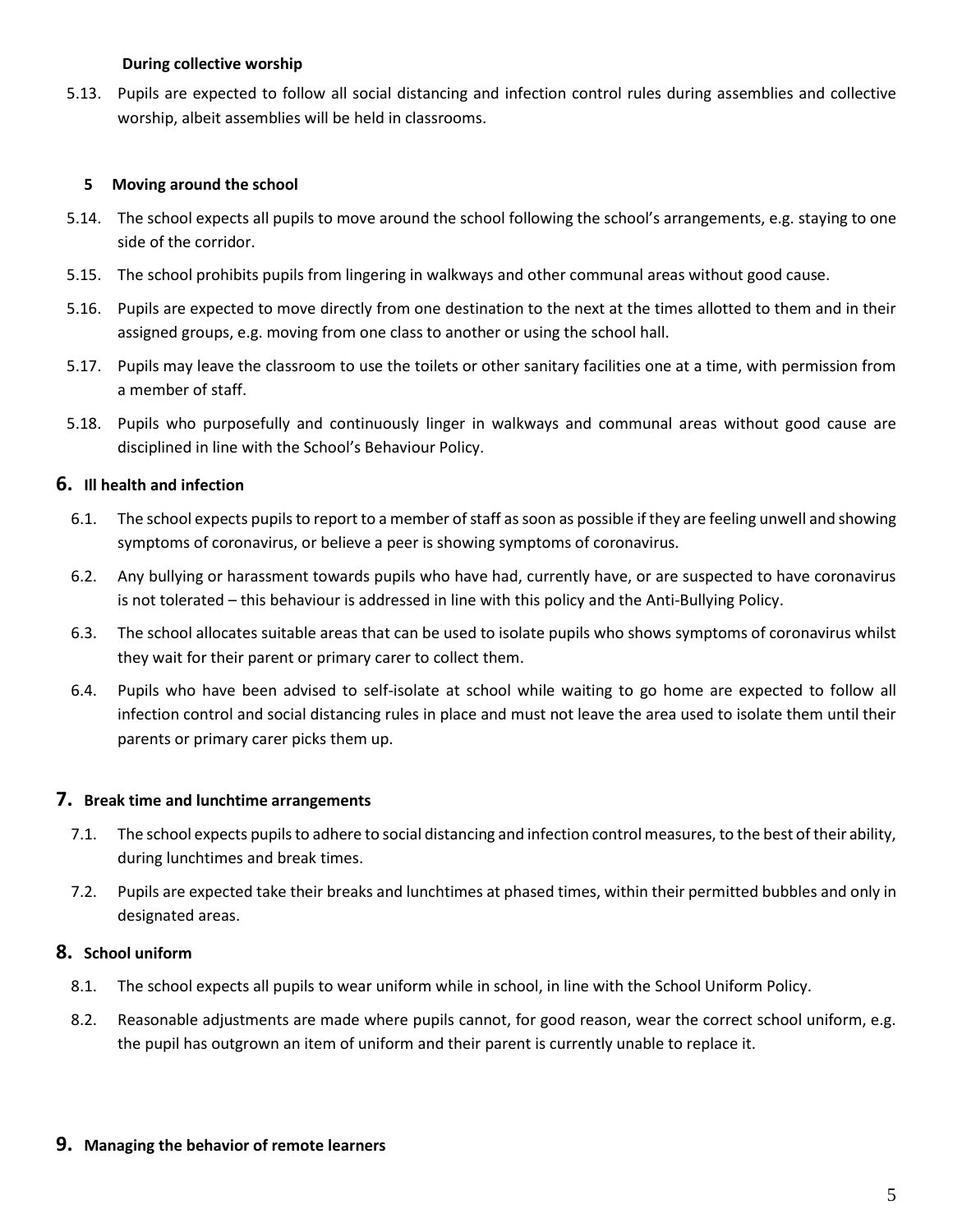- 9.1. While all pupils will return to school in September, there may still be times when pupils need to learn remotely, e.g. due to a local lockdown or when the pupil is following health advice to stay at home.
- 9.2. Pupils who are learning remotely off-site are expected to adhere to this policy.

## **10. Support for pupils**

- 10.1. The school understands that adverse experiences and/or lack of routines of regular attendance and classroom discipline may contribute to disengagement with education in some pupils, resulting in increased incidences of poor behaviour.
- 10.2. Relevant staff work with pupils who are struggling to reengage with school and who are at risk of being absent and/or persistently disruptive, including providing support for overcoming barriers to attendance and behaviour and to help them reintegrate back into school life.
- 10.3. The school understands that some pupils will return to school in September having been exposed to a range of adversity and trauma, which may lead to an increase in social, emotional and mental health (SEMH) concerns.
- 10.4. Appropriate support for pupils with SEMH issues is arranged, including arranging access to services such as educational psychologists, social workers and counsellors.
- 10.5. The SENCO works with local services to ensure services and support are in place for pupils with SEND to allow them a smooth return to school.
- 10.6. The parents of pupils who require support to reengage with school are contacted before the beginning of the academic year to set expectations, discuss concerns and build confidence in their child returning to school.
- 10.7. Where a pupil requires additional support, relevant staff consider what support or reasonable adjustments are needed and develop a plan to deliver this support.
- 10.8. EHC plans, pastoral support plans or multi-agency plans for relevant pupils are kept up-to-date.
- 10.9. Pastoral staff, the DSL, and their deputies undertake the appropriate training to ensure they are able to spot signs of distress and poor mental health.

## **11.Rewards and discipline**

- 11.1. Rewards and discipline are given in line with the schools' Behaviour Policy.
- 11.2. Staff ensure that any rewards given adhere to the school's infection control and social distancing measures.
- 11.3. The school understands that pupils may have had different experiences during the coronavirus pandemic and that this may affect how pupils re-adapt to a school environment and its routines.
- 11.4. Where the school recognises that a pupil's challenging behaviour may be linked to their experiences during the coronavirus pandemic, e.g. bereavement, it acts in line with relevant policies and ensures adequate wellbeing support is offered.

## **12.Exclusions**

- 12.1. All poor behaviour is addressed in line with the school's Behaviour Policy and discipline remains rational, reasonable, fair and proportionate.
- 12.2. Persistent poor behaviour, including the persistent, purposeful refusal to follow the school's social distancing and infection control rules, may result in the pupil being excluded from school in the interests of the health and safety of the pupil and others.